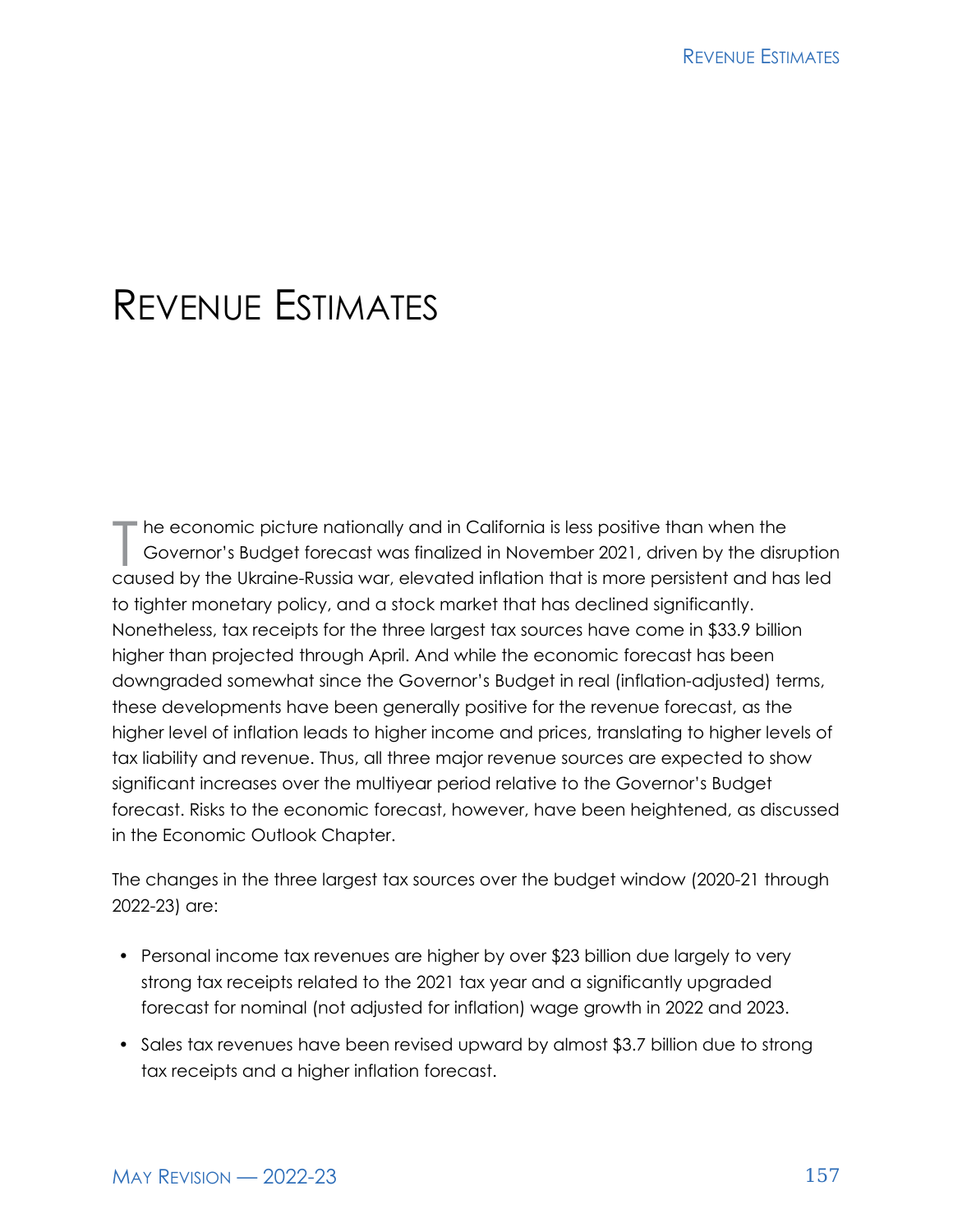#### **REVENUE ESTIMATES**

• Corporation tax revenues are up \$28.1 billion based on very strong cash receipts, stronger corporate profits in 2021 than projected at Governor's Budget, and stronger participation in the pass-through entities (PTE) elective tax.

After accounting for transfers, which includes loan repayments as well as deposits into the Rainy Day Fund, baseline General Fund revenues at the May Revision exceed the Governor's Budget forecast by \$54.6 billion over the budget window: \$442 million in 2020-21, \$30.3 billion in 2021-22, and \$23.9 billion in 2022-23. Other Revenues includes \$1.1 billion in federal cost recovery for 2021-22 and \$6.7 billion for 2022-23.

The PTE tax, enacted as part of the 2021 Budget Act as a way to help California business owners mitigate the impact of the federal limit on state and local tax deductions on federal tax returns, has proved more popular than anticipated. Actual receipts through April 2022, which are related to the 2021 tax year, came in at \$14.9 billion, over 60 percent higher than the \$9.1 billion projected at Governor's Budget. In addition to the higher usage of the elective tax, payments came in sooner than anticipated. It is uncertain how much of the roughly \$14 billion in tax credits related to the 2021 tax year that are expected to be generated from this tax have actually been reflected in reduced personal income tax payments received so far. The May Revision forecast assumes that 50 percent, or \$7 billion, of the credits will result in higher refunds on October 2022 personal income tax extension returns. The combination of higher participation and modified assumptions regarding the timing of the effects of the tax lead to a net increase in revenue, relative to the Governor's Budget, of \$5.9 billion in 2021-22 and \$700 million in 2022-23. Over the following three fiscal years combined, the modified assumptions regarding the PTE tax reduce General Fund revenues by \$5.3 billion relative to the Governor's Budget.

The General Fund Revenue Forecast table compares the Governor's Budget and May Revision revenue forecasts.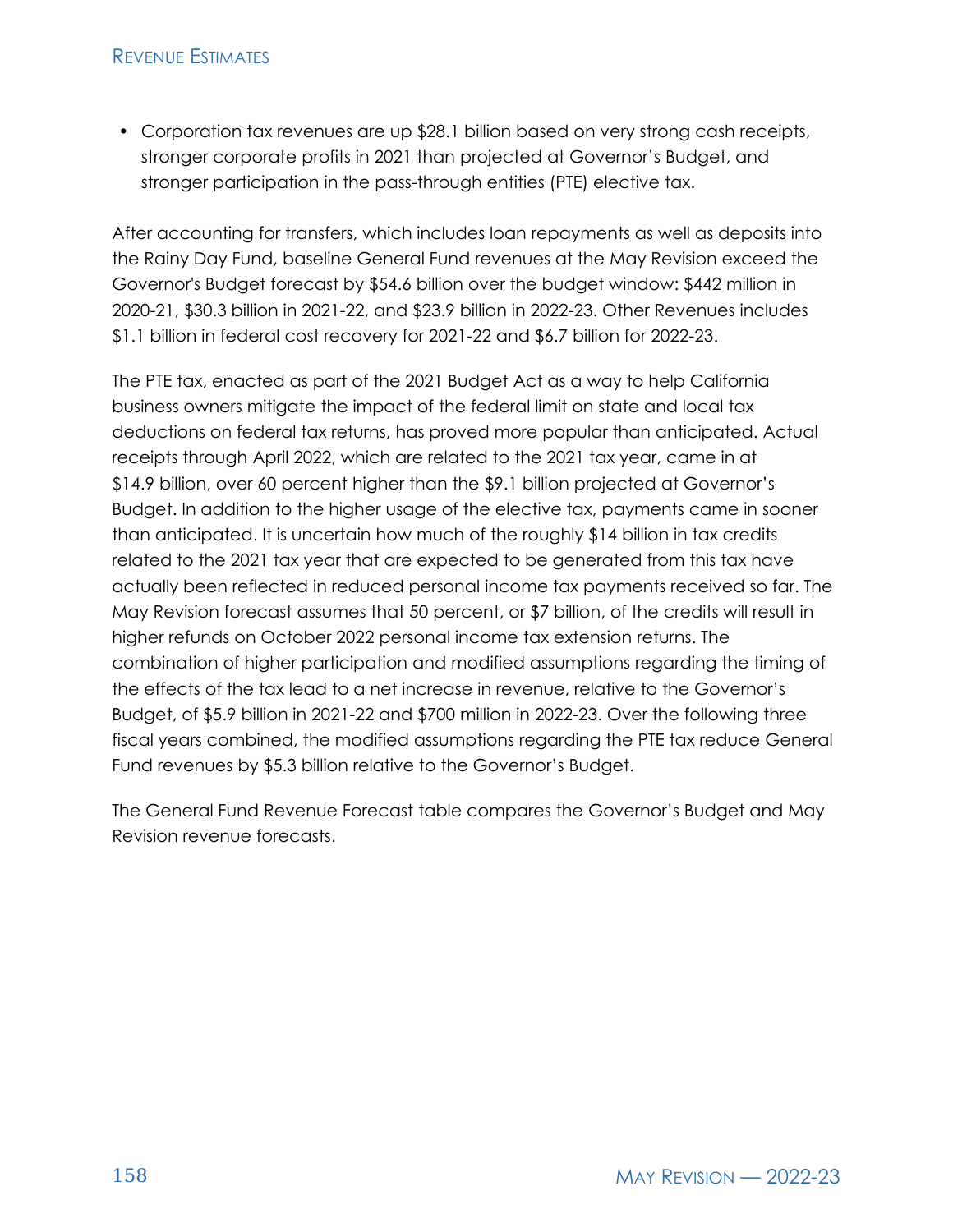#### 2022-23 May Revision **General Fund Revenue Forecast**

(Dollars in Millions)

| <b>Source</b>                | 2022-23 Governor's<br><b>Budget</b> | <b>May Revision</b> | <b>Change From Governor's</b><br><b>Budget Forecast</b> |          |
|------------------------------|-------------------------------------|---------------------|---------------------------------------------------------|----------|
| <b>Fiscal 2020-21: Final</b> |                                     |                     |                                                         |          |
| Personal Income Tax          | \$128,226                           | \$128,856           | \$630                                                   | 0.5%     |
| Sales & Use Tax              | 29,066                              | 29,073              | $\overline{7}$                                          | 0.0%     |
| <b>Corporation Tax</b>       | 22,793                              | 22,591              | $-202$                                                  | $-0.9%$  |
| <b>Insurance Tax</b>         | 3,139                               | 3,139               | 0                                                       | 0.0%     |
| Alcoholic Beverage           | 415                                 | 415                 | 0                                                       | 0.0%     |
| Cigarette                    | 60                                  | 60                  | 0                                                       | 0.0%     |
| Pooled Money Interest        | 192                                 | 192                 | $\overline{0}$                                          | 0.0%     |
| <b>Other Revenues</b>        | 2,201                               | 2,485               | 284                                                     | 12.9%    |
| <b>Subtotal</b>              | \$186,092                           | \$186,810           | \$718                                                   | 0.4%     |
| Transfers <sup>1</sup>       | 8,040                               | 7,764               | $-276$                                                  | $-3.4%$  |
| <b>Total</b>                 | \$194,132                           | \$194,575           | \$442                                                   | 0.2%     |
| <b>Fiscal 2021-22</b>        |                                     |                     |                                                         |          |
| Personal Income Tax          | \$120,873                           | \$136,397           | \$15,524                                                | 12.8%    |
| Sales & Use Tax              | \$30,866                            | \$32,750            | 1,884                                                   | 6.1%     |
| <b>Corporation Tax</b>       | \$32,863                            | \$46,395            | 13,532                                                  | 41.2%    |
| <b>Insurance Tax</b>         | \$3,448                             | \$3,468             | 19                                                      | 0.6%     |
| Alcoholic Beverage           | \$423                               | \$430               | $\overline{7}$                                          | 1.6%     |
| Cigarette                    | \$58                                | \$54                | $-4$                                                    | $-6.1%$  |
| Pooled Money Interest        | \$182                               | \$237               | 55                                                      | 30.3%    |
| <b>Other Revenues</b>        | \$5,116                             | \$3,050             | $-2,066$                                                | $-40.4%$ |
| <b>Subtotal</b>              | \$193,829                           | \$222,782           | \$28,952                                                | 14.9%    |
| Transfers <sup>1</sup>       | 2,840                               | 4.174               | 1,334                                                   | 47.0%    |
| <b>Total</b>                 | \$196,669                           | \$226,956           | \$30,286                                                | 15.4%    |
| <b>Fiscal 2022-23</b>        |                                     |                     |                                                         |          |
| Personal Income Tax          | \$130,269                           | \$137,454           | \$7,186                                                 | 5.5%     |
| Sales & Use Tax              | \$32,208                            | \$33,991            | 1,783                                                   | 5.5%     |
| <b>Corporation Tax</b>       | \$23,732                            | \$38,464            | 14,732                                                  | 62.1%    |
| <b>Insurance Tax</b>         | \$3,541                             | \$3,667             | 127                                                     | 3.6%     |
| Alcoholic Beverage           | \$421                               | \$435               | 14                                                      | 3.3%     |
| Cigarette                    | \$51                                | \$49                | $-2$                                                    | $-4.7%$  |
| Pooled Money Interest        | \$164                               | \$478               | 314                                                     | 191.5%   |
| <b>Other Revenues</b>        | \$7,249                             | \$8,428             | 1,179                                                   | 16.3%    |
| <b>Subtotal</b>              | \$197,634                           | \$222,966           | \$25,332                                                | 12.8%    |
| Transfers <sup>1/</sup>      | $-1,915$                            | $-3.333$            | $-1,418$                                                | 74.0%    |
| <b>Total</b>                 | \$195,718                           | \$219,632           | \$23,914                                                | 12.2%    |
| <b>Three-Year Total</b>      |                                     |                     | \$54,642                                                |          |

Totals may not add because of rounding.

<sup>1/</sup>Includes transfers to Budget Stabilization Account for each year.

# **LONG-TERM FORECAST**

The Long-Term Revenue Forecast table below shows the forecast for the largest three sources of General Fund revenues from 2020-21 through 2025-26. Assuming continued steady economic growth, total General Fund revenues from these sources are projected to increase from \$180.5 billion in 2020-21 to \$232.1 billion in 2025-26. The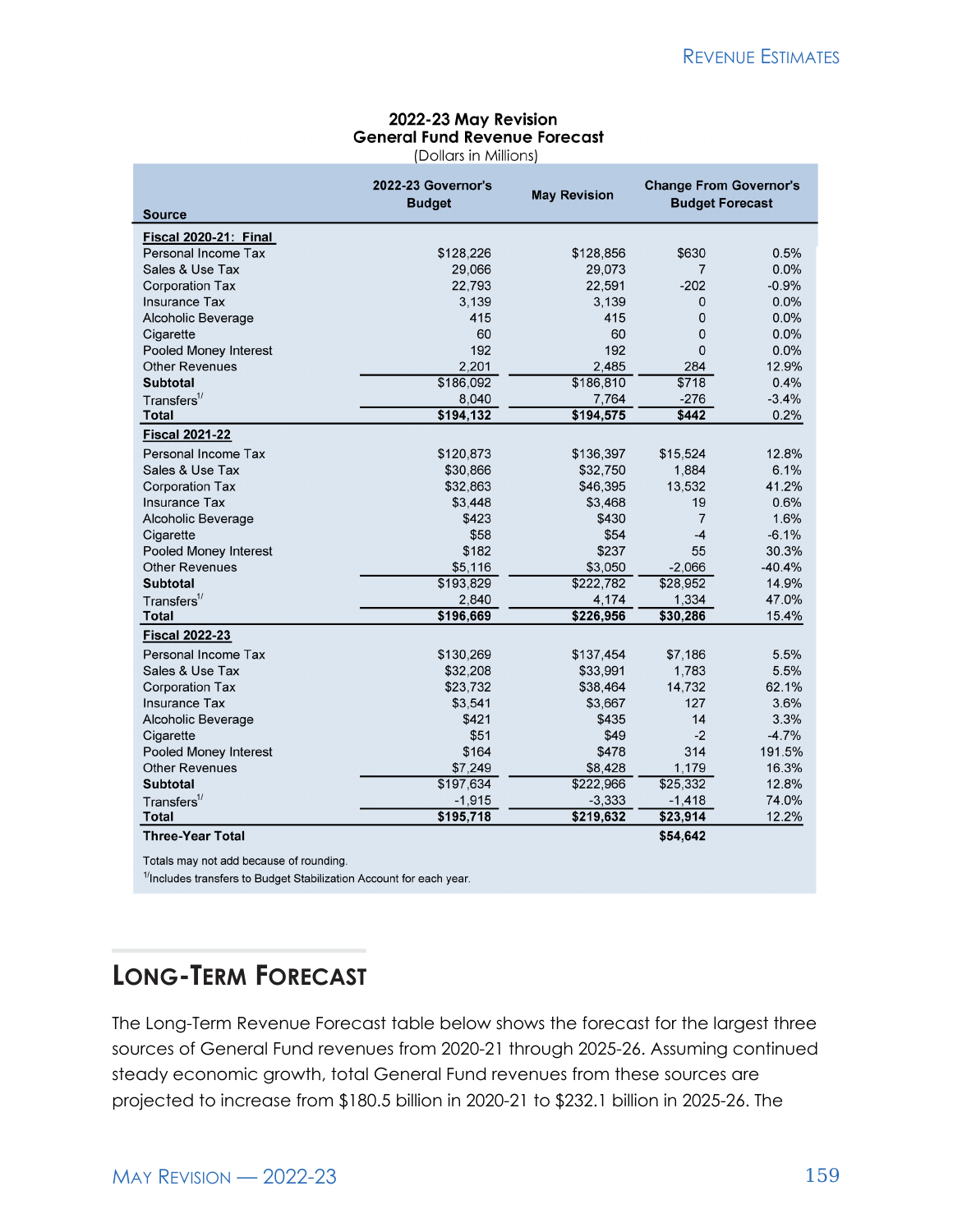majority of the increase occurs in 2021-22, reflecting the surge in revenues related to the 2021 tax year.

Long-Term Revenue Forecast

#### **Three Largest Sources** (General Fund Revenue - Dollars in Billions) Average Year-Over-Year 2020-21 2021-22 2022-23 2023-24 Growth 2024-25 2025-26 Personal Income Tax \$136.4 3.9% \$128.9 \$137.5 \$143.8 \$148.9 \$156.2 Sales and Use Tax  $$29.1$  $$32.7$ \$34.0  $$35.1$ \$36.2 \$37.3 5.2% **Corporation Tax** \$22.6 \$38.5 \$45.4 \$38.6 18.1% \$46.4 \$42.0 Total \$180.5  $$215.5$ \$209.9 \$220.9 \$230.6 \$232.2 5.4% Growth 29.5% 19.4%  $-2.6%$ 5.3% 4.4% 0.7%

Note: Numbers may not add due to rounding. The PTE elective tax is artificially deflating personal income tax revenues from 2021-22 through 2025-26 and artificially inflating corporation tax revenues for the same years.

Note: Average year-over-year growth is calculated from 2020-21 to 2025-26 and therefore excludes the 29.5% growth from 2019-20 to 2020-21. Average year-over-year growth from 2019-20 to 2025-26 is 9.4%. Source: California Department of Finance, May Revision Forecast

# **REVENUE PROPOSALS**

The May Revision includes several proposals included in the Governor's Budget that have not yet been enacted. These proposals include the following:

- Index the \$1,000 Young Child Tax Credit (YCTC) amount to inflation. The estimate for this proposal has been updated from a loss of \$19 million in 2022-23 in the Governor's Budget to a loss of \$14 million for the May Revision.
- Allow the YCTC to be claimed by households with zero income. The estimate for this proposal has been updated from a loss of \$24 million in 2022-23 in the Governor's Budget to a loss of \$55 million for the May Revision.
- Create a \$1,000 credit for young adults who have come through the foster care system, at a cost of roughly \$20 million ongoing.
- Tax payment flexibility for low- and moderate-income households. The revenue loss for this proposal was not available for the Governor's Budget. The revenue loss at the May Revision is estimated at \$100 million for 2021-22 and \$60 million for 2022-23.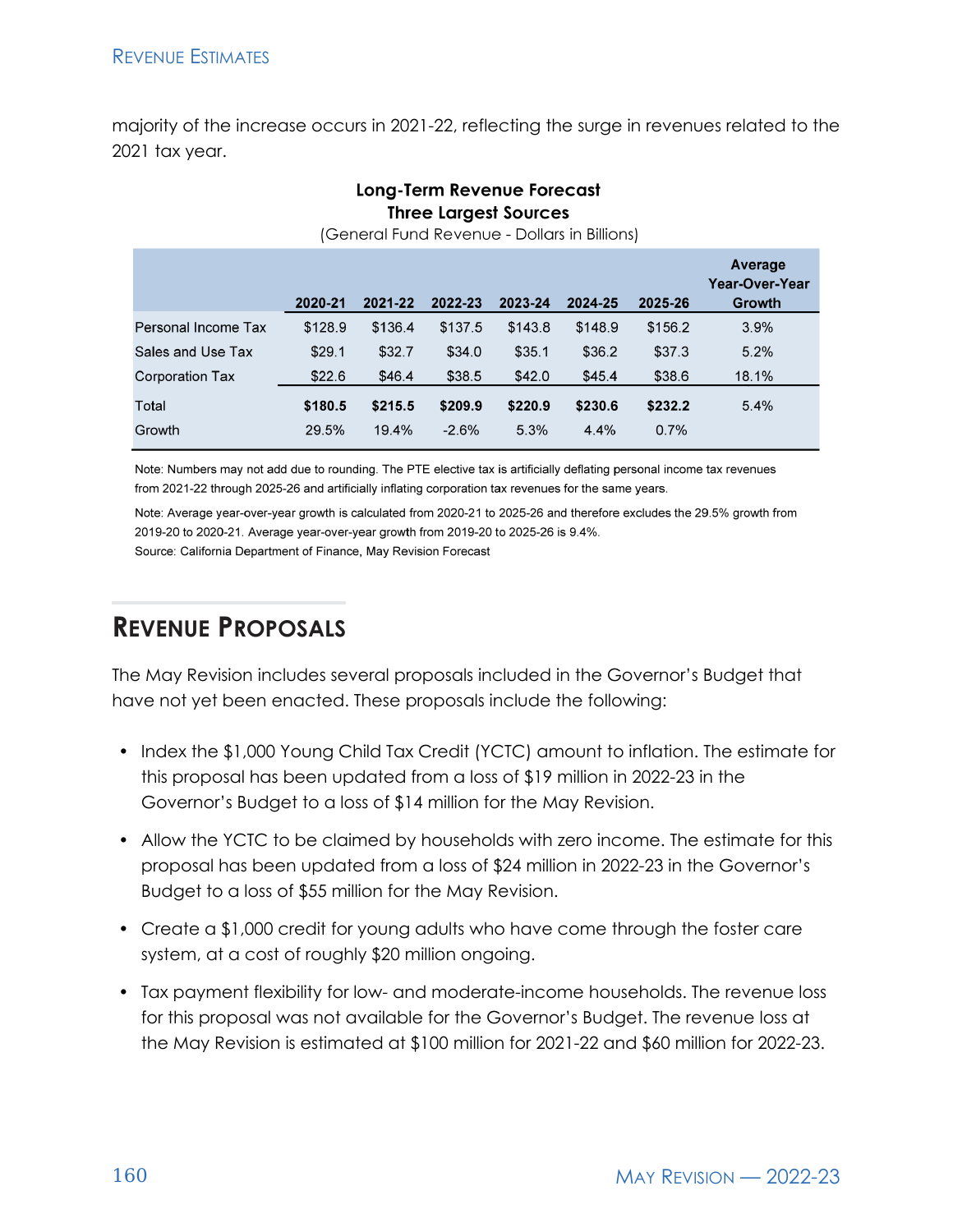In addition, the May Revision also proposes the following:

- An extension of the California Competes (CalCompetes) Tax Credit Program through the 2027-28 fiscal year at the current level of \$180 million in credit allocations per year to ensure program continuity. The CalCompetes extension—and an associated proposed second year of the CalCompetes grant program—is discussed in the Economic Growth, Job Creation, and Expanded Opportunity Chapter.
- An expansion of the conformity to the federal tax treatment of the Paycheck Protection Program (PPP) to include loans provided after March 30, 2021. The PPP conformity expansion is discussed in the Economic Growth, Job Creation, and Expanded Opportunity Chapter.
- A technical fix to the two Main Street Tax Credits to help taxpayers who reserved credits claim those credits against income tax. The Main Street Credits fix is discussed in the Economic Growth, Job Creation, and Expanded Opportunity Chapter.
- An expansion of the California Alternative Energy and Advanced Transportation Financing Authority (CAEATFA) program by \$15 million from 2022-23 through 2024-25 dedicated to equipment purchases related to the extraction or processing of lithium, as well as equipment purchases related to manufacturing with lithium, with additional costs to backfill local revenues consistent with the base program.
- A tax on lithium extraction. This tax is discussed in the Climate Change Chapter.
- As part of the broad-based relief package, a 12-month pause, effective October 1, 2022, on the General Fund (3.9375-percent rate) portion of the sales tax rate on diesel. This tax reduction is discussed in the Broad Based Relief Chapter.

These new proposals are expected to reduce General Fund revenue by \$160 million in 2021-22 and by \$487 million in 2022-23.

The Governor's Budget included two tax credits to help California transition to a more resilient climate future. The first was a new credit for companies investing in activities and technologies that mitigate climate change and are headquartered in California. The second was a credit for those that opt in to develop green energy technologies. Both of these credits have been converted to a grant program administered by the California Energy Commission. This grant program is discussed in the Climate Change Chapter.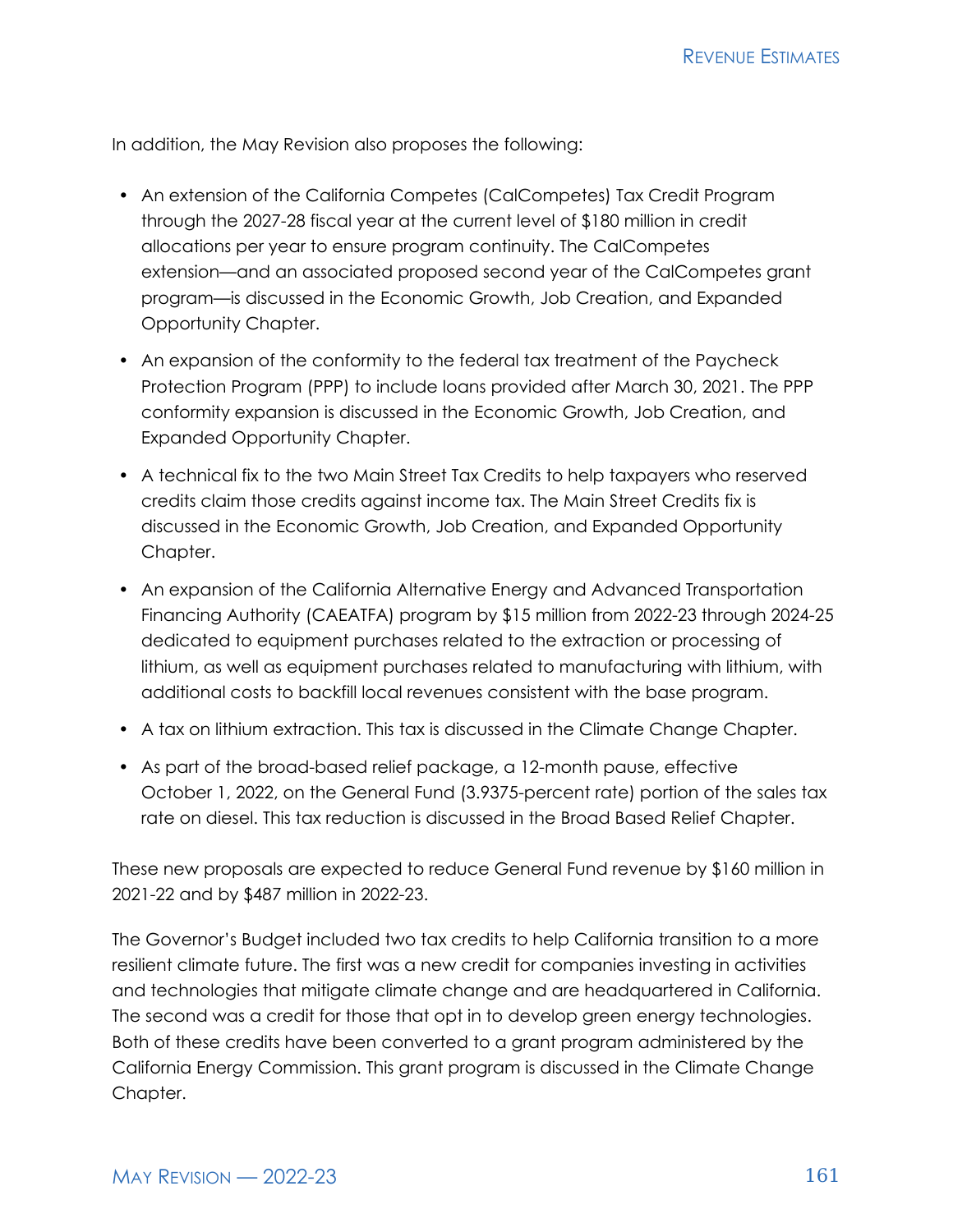### **PERSONAL INCOME TAX**

Compared to the Governor's Budget forecast, the personal income tax forecast is higher by \$630 million in 2020-21, \$15.5 billion in 2021-22, and \$7.2 billion in 2022-23. Over the three-year period, the personal income tax forecast reflects a total increase of \$23.3 billion. These figures include revenue losses from credit usage related to the pass-through-entities (PTE) elective tax of \$16.2 billion in 2021-22 and \$15 billion in 2022-23, which is an increase of \$2.1 billion and \$5.3 billion, respectively, over the Governor's Budget forecast.

Due to stronger wage growth for employees, as well as lower unemployment than forecast in the Governor's Budget, taxable wages have been revised higher, which positively impacts personal income tax wage withholding receipts. Typically, wages comprise around 55 percent to 60 percent of all personal income tax receipts. Taxable wage growth was revised from 9.2 percent to 12.4 percent in 2021, from 7.5 percent growth to 9.7 percent in 2022, and from 6 percent to 7 percent in 2023.

Personal income tax wage withholding receipts were very strong in 2021, with 20.2-percent year-over-year growth, compared to 16-percent growth estimated in the Governor's Budget. The difference between the 20.2-percent growth in withholding and the 12.4-percent growth in taxable wages reflects a larger share of the wage gains going to high-income earners with higher effective tax rates. Growth has moderated in the first four months of 2022, with withholding cash receipts growing about 7 percent year over year. As a result, withholding growth in 2022 has been revised to 7 percent compared to 7.6 percent in the Governor's Budget. Withholding growth is expected to be 7 percent in 2022, 2.7 percentage points lower than the expected growth in wages. Wage withholding growing slower than wages implies that a larger share of the wage growth is attributed to lower income taxpayers. This is consistent with the forecast that lower-wage sectors will comprise a larger share of the wage gains than higher-wage sectors.

Tax data for 2020 capital gains realizations reflected strong year-over-year growth of 40 percent to \$202 billion. Given the strong year for the stock market in 2021, along with strong cash receipts related to tax year 2021 that were significantly above the Governor's Budget forecast, the forecast for capital gains realizations in 2021 was revised substantially higher, increasing from \$245 billion to \$291 billion. (See figure on Capital Gains Realizations.) This level is equal to 9.7 percent of personal income, which is the highest level of capital gains realizations as a share of the economy ever recorded except for 2000, when capital gains realizations were 10.4 percent of personal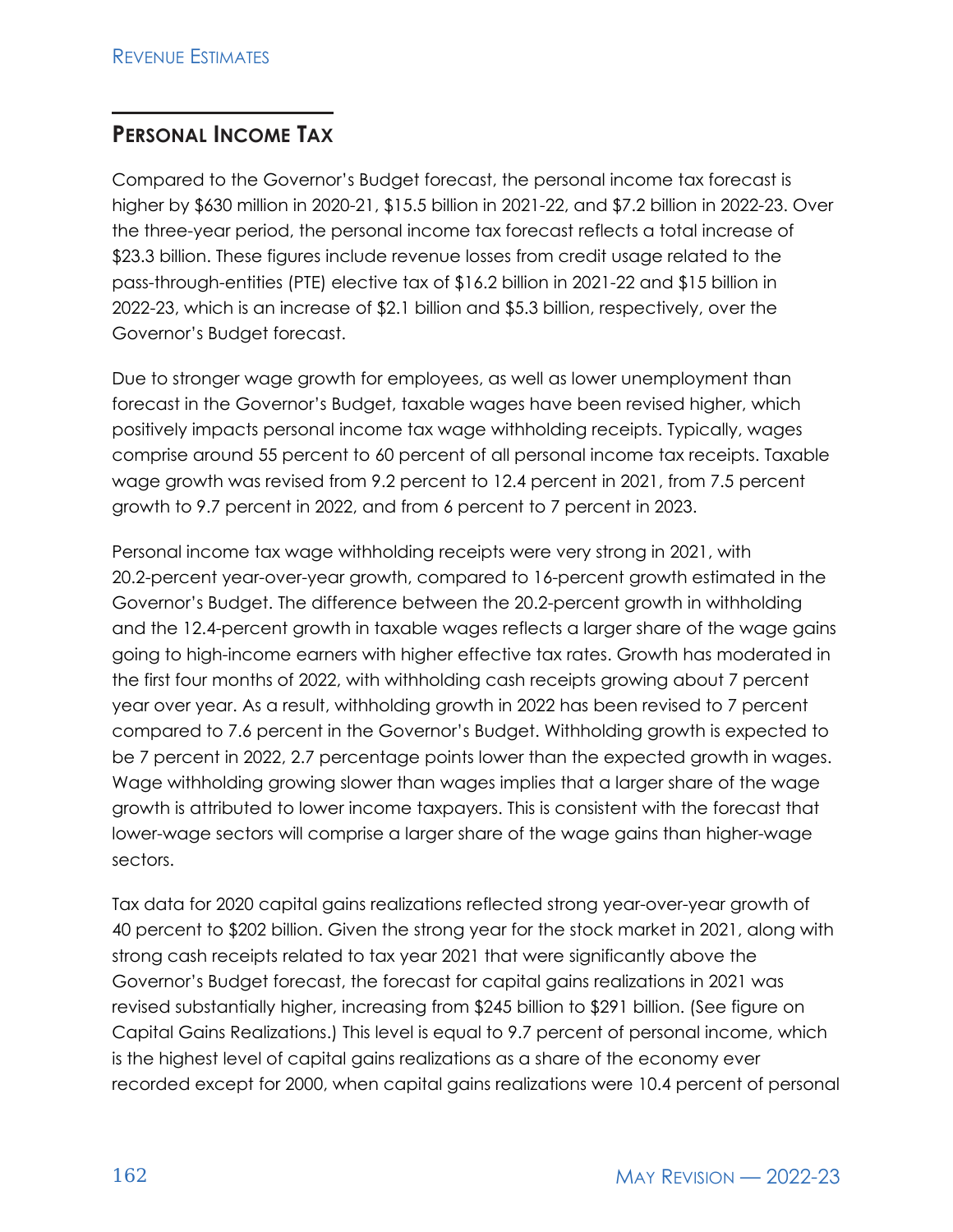income. The Capital Gains Realizations as a Share of Personal Income figure shows the ratio of capital gains realizations to California Personal Income since 1980.



**Capital Gains Realizations** 

The S&P 500 has been in and out of correction territory (falling at least 10 percent below its most recent high) since late February. Accordingly, the S&P 500 is projected to average 4,244 in the third quarter of 2022, a significant downgrade from the Governor's Budget, which assumed that the S&P 500 would be at 4,716 in the third quarter of 2022, or nearly 11 percent higher. Further, the Nasdaq has declined more significantly, trading at 12,626 when the May Revision forecast was finalized—an over 21-percent decline from its peak levels in late November 2021 when the Governor's Budget was finalized.

Due to the stock market decline in early 2022, capital gains realizations are forecast to decline year-over-year to \$227 billion in 2022. While this represents a 22-percent year-over-year decline, this level is only slightly below the Governor's Budget forecast of \$232 billion for that year. Beginning in 2023, the stock market is assumed to experience below-average growth. Capital gains realizations are forecast to decline about 4 percent per year and are assumed to reach 5 percent of personal income at \$191 billion in 2026, compared to \$183 billion in 2026 at Governor's Budget due to the lower forecasted level of personal income at Governor's Budget.

As the apparent recent surge in capital gains shows, forecasting revenues associated with capital gains is subject to significant uncertainty because realizations are heavily dependent upon stock market performance and when taxpayers choose to buy or sell stock. Stock market performance is inherently unpredictable. In the Great Recession,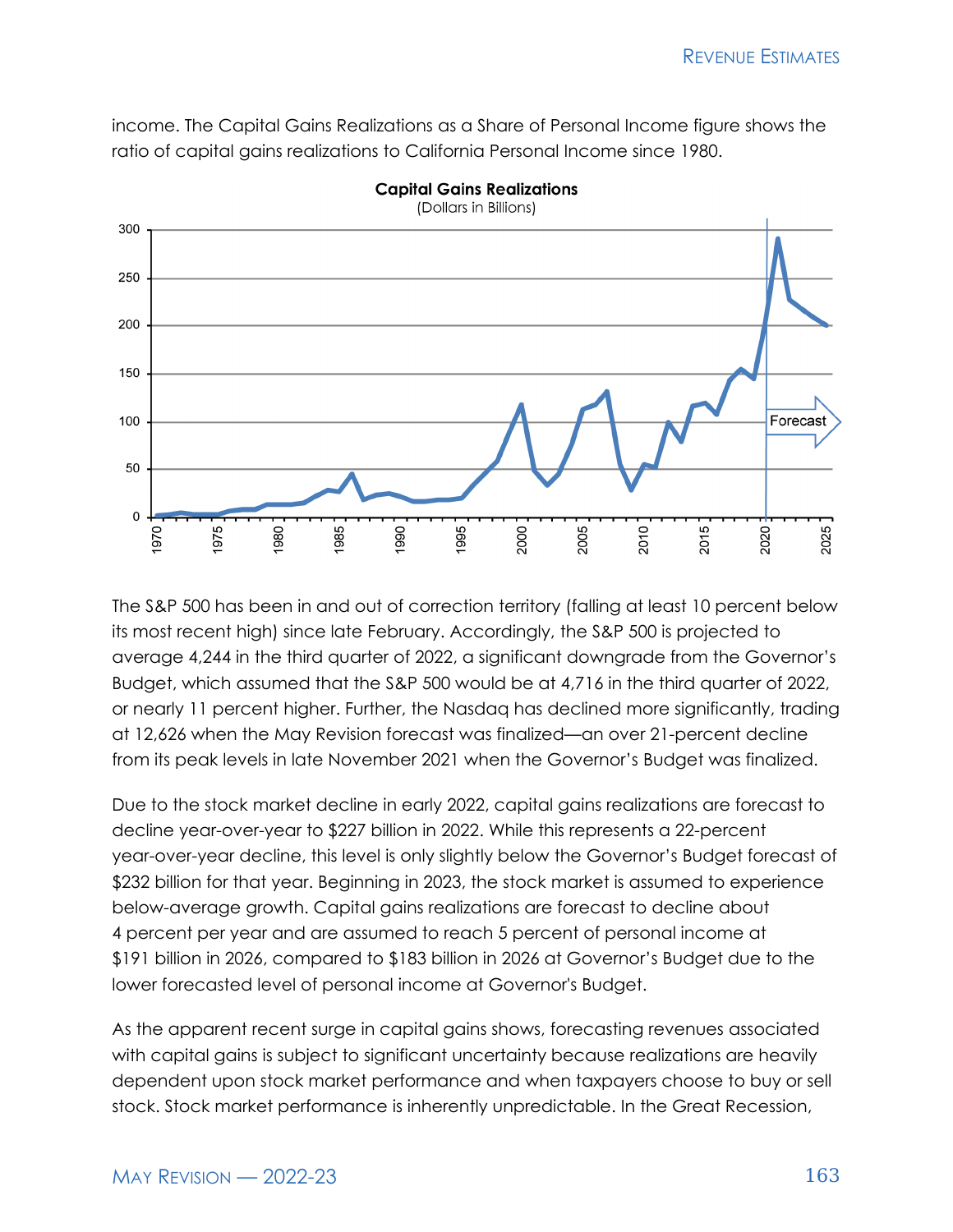

the S&P 500 dropped by over 50 percent; in the technology-driven recession of 2001, it dropped by about 47 percent.

The personal income tax forecast includes Proposition 55 revenues, which are estimated at \$14.9 billion in 2021-22 and \$14.3 billion in 2022-23. These estimates are higher than the Governor's Budget by \$1.4 billion and \$571 million, respectively, due primarily to higher wages and capital gains realizations.

The highest-income Californians continue to pay a very large share of the state's personal income tax. For the 2020 tax year, the top one percent of income earners paid over 49 percent of personal income taxes. This percentage has been greater than 40 percent for 15 of the last 16 years.

Policy changes and updates in the personal income tax forecast relative to the Governor's Budget include the following: (1) lifting the temporary limitation on business use of net operating losses and credits one year early (see Corporation Tax); (2) PPP conformity for loans provided after March 30, 2021; (3) revised estimates for changes to the YCTC proposed at Governor's Budget; (4) incorporation of the fiscal estimate related to the Tax Payment Flexibility Program proposed at Governor's Budget; and (5) conversion of the Innovation Headquarters Credit and the Green Energy Tax Credit proposed at Governor's Budget to a grant program. In sum, these policy changes reduce personal income tax revenues by \$275 million in 2021-22 and \$36 million in 2022-23.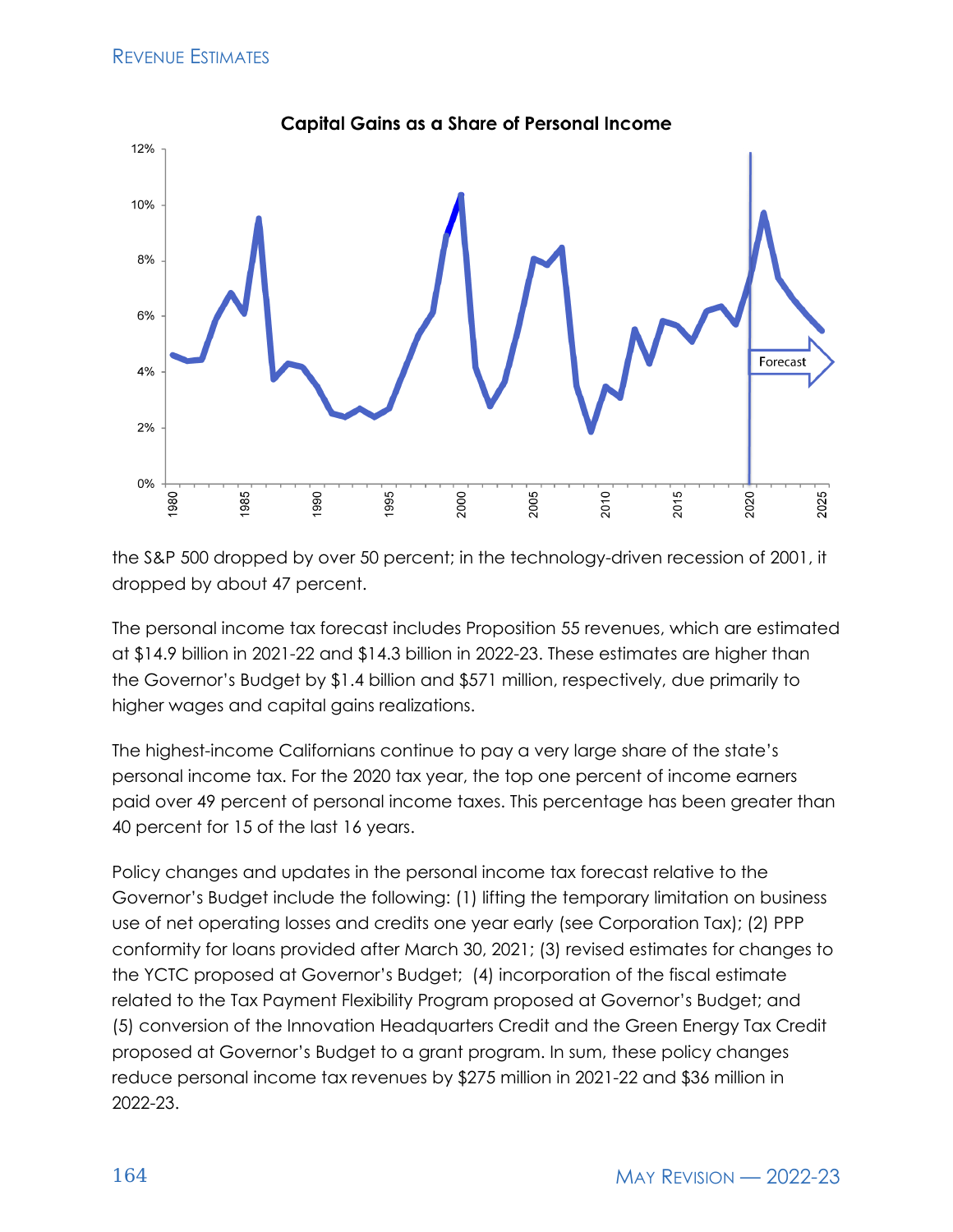**REVENUE ESTIMATES** 

### **SALES AND USE TAX**

The sales tax forecast is higher by \$1.9 billion in 2021-22 and \$1.8 billion in 2022-23 relative to the Governor's Budget forecast. Taxable sales are expected to increase by 15.8 percent in 2021-22 and a further 5.3 percent in 2022-23. In the Governor's Budget, taxable sales were expected to grow 9 percent in 2021-22 and decline by 3.7 percent in 2022-23.

Taxable consumer spending is expected to be higher than Governor's Budget by 5 percent in 2021-22 and by 9.2 percent in 2022-23, due primarily to higher inflation and a slower shift of spending patterns back to services from taxable goods. Taxable sales remained strong throughout the pandemic, due in large part to a shift in consumer spending from services to durable goods, which are more likely to be taxed. Of the industries that generate significant taxable consumer sales, non-store retailers, building material and garden improvement stores, and new car dealers have seen strong sales due to the pandemic. This spending shift is expected to unwind from 2022 to 2025 as spending habits are assumed to normalize, leading taxable consumer spending to stay relatively flat at 2022 levels.

Taxable capital investment, which has benefitted in recent quarters from strong inventory investment and inflation, is expected to be greater than Governor's Budget by 5 percent in 2021-22 and 3.1 percent in 2022-23. Beginning in 2023-24, investment growth is assumed to moderate due to higher borrowing costs resulting from the Federal Reserve increasing interest rates.

The May Revision sales tax forecast reflects two proposed policy changes: exempt diesel fuel from the General Fund (3.9375 percent) portion of the sales tax from October 1, 2022 to September 30, 2023; and increase the California Alternative Energy Advanced Transportation Financing Authority's \$100 million sales tax exclusion program by \$15 million per year for 2022-23 through 2024-25 for lithium-related projects, with additional costs to backfill local revenues consistent with the base program. These two policy changes are expected to decrease sales tax revenue by \$328 million in 2022-23.

#### **CORPORATION TAX**

The corporation tax forecast is lower by \$202 million in 2020-21, higher by \$13.5 billion in 2021-22, and higher by \$14.7 billion in 2022-23 relative to the Governor's Budget forecast. Roughly half of these gains result from higher PTE elective tax payments— \$8 billion and \$6 billion in 2021-22 and 2022-23, respectively. In response to strong cash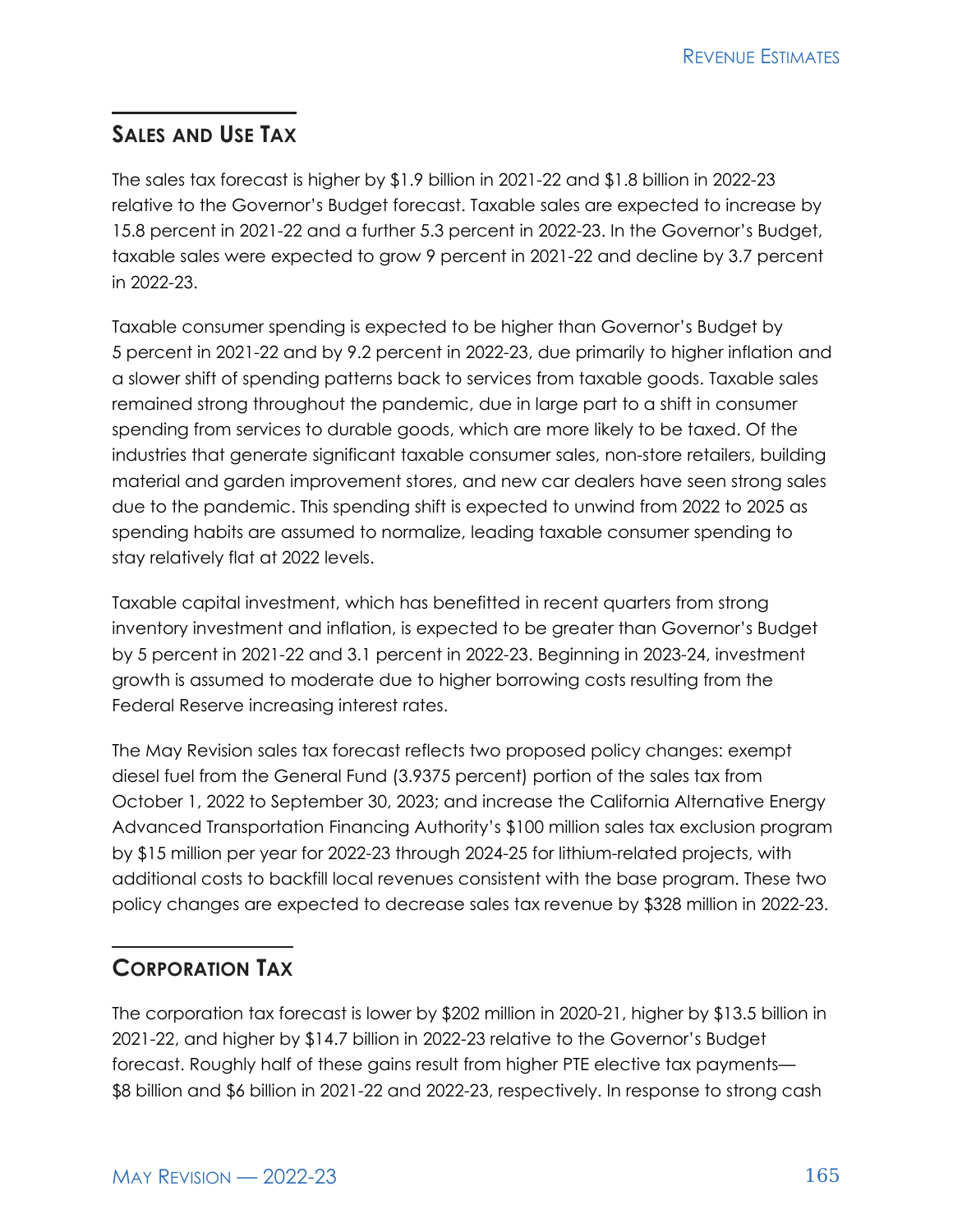receipts since the Governor's Budget that were about \$10 billion above forecast through April 2022, corporate profit growth in 2021 was revised substantially higher from 15 percent to 41 percent. The forecast assumes that corporate profits will increase roughly in line with nominal GDP in subsequent years.

The 2020 Budget Act temporarily suspended net operating loss usage and limited business incentive tax credit usage for tax years 2020, 2021, and 2022. The corporation tax forecast incorporates the early action package enacted in February 2022, which ended the net operating loss and credit usage restriction one year early, allowing businesses to fully utilize their net operating losses and credits in tax year 2022.

The May Revision forecast for corporate tax revenues reflects one proposed policy change and one revised proposal: PPP conformity for loans provided after March 30, 2021 and the conversion of the Innovation Headquarters Credit and the Green Energy Tax Credit to a grant program. These two items are expected to reduce revenues by \$80 million in 2021-22 and increase revenues by \$190 million in 2022-23 relative to Governor's Budget.

### **INSURANCE TAX**

The insurance tax forecast is higher by \$19 million in 2021-22 and by \$127 million in 2022-23 relative to the Governor's Budget forecast. Insurance tax premiums are expected to increase 6.5 percent in 2021, which is unchanged from Governor's Budget. Premiums are expected to grow 5.5 percent in 2022 and 5 percent in 2023, which are increases from the 3 percent assumed at Governor's Budget due primarily to higher inflation.

## **CANNABIS EXCISE TAX**

Proposition 64, commonly referred to as the Adult Use of Marijuana Act, levies excise taxes on the cultivation and retail sale of both recreational and medical cannabis. The cultivation tax is paid on all recreational and medicinal cultivation of cannabis, and was increased, to adjust for inflation, to \$10.08 per ounce of flower, \$3.00 per ounce of trim, and \$1.41 per ounce of fresh cannabis plant on January 1, 2022. In addition, there is a 15-percent tax on the retail price of cannabis. Both cannabis excise taxes together generated \$770 million in 2020-21. The May Revision adjusted up the revenue from these excise taxes from \$711 million to \$809 million in 2021-22. The May Revision proposes statutory changes, effective July 1, 2022, to reform cannabis taxes with the intent to